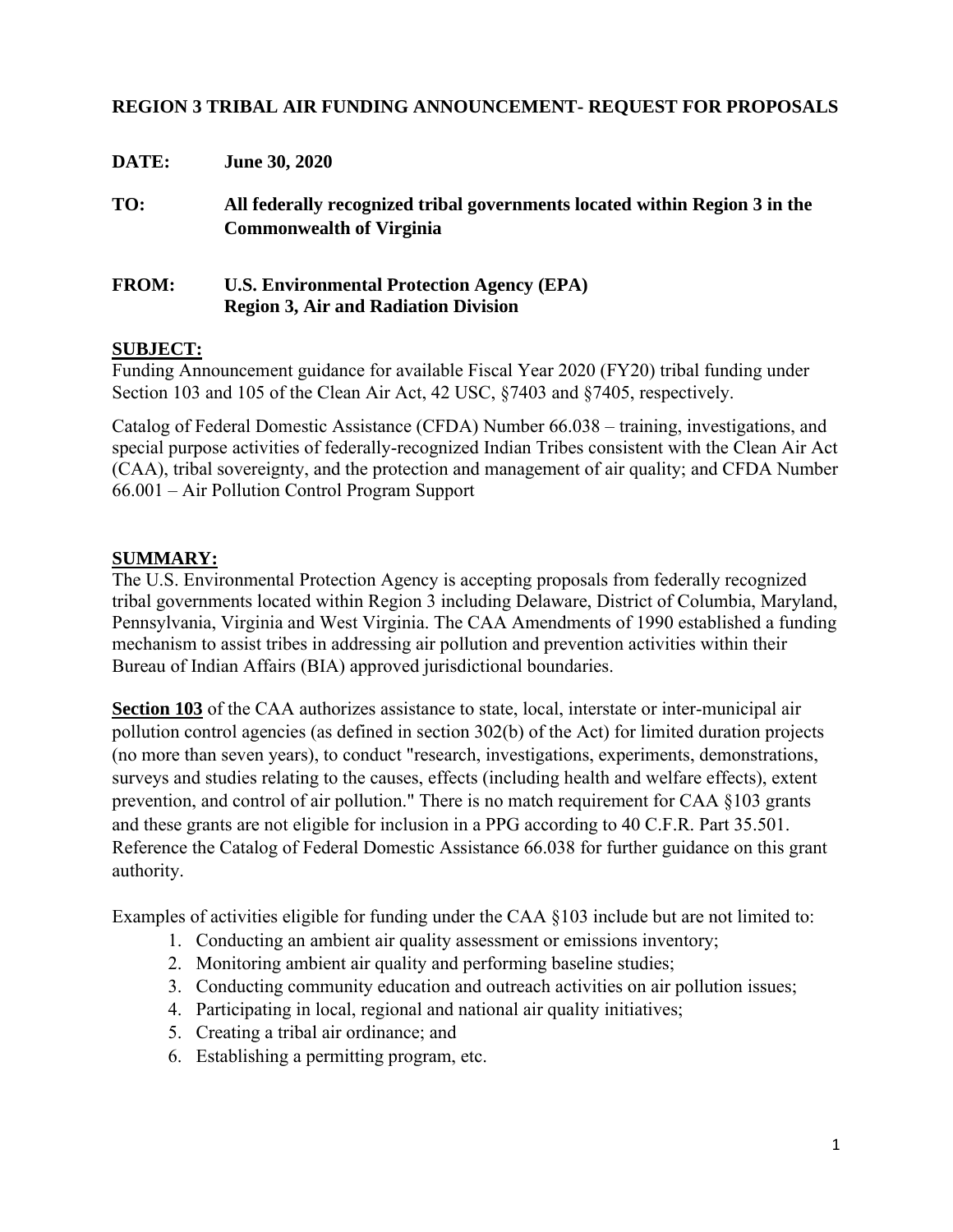*Please note that Section 103 does not provide authority to award grants for "implementing" air pollution control programs. The Office of General Counsel (OGC) has interpreted the demonstration grant authority to involve only new or experimental technologies, methods, or approaches, where the results of the project will be disseminated so that others can benefit from the knowledge gained in the demonstration project.*

**Section 105** of the CAA provides authority to award grants to air pollution control agencies for developing and implementing programs for the prevention and control of air pollution or the implementation of national primary and secondary ambient air quality standards. The CAA defines "air pollution control agency" to include an agency of a federally-recognized Indian tribe. See CAA  $\S 302(b)(5)$ . Further, "implementing" means any activity related to the planning, developing, establishing, carrying-out, improving or maintaining of such programs. Please see CAA  $\S$  105(a)(1)(A).

The applicant approved for awards under Section 105 are required to provide a minimum 40% match unless approved for treatment in the same manner as a state (TAS), in which case a reduced match of 5% is required for the first two years of funding. *If funding continues after two years, then the required match is raised to 10%.* The match can be made with tribal funds or inkind goods and services. The required match may be waived (0%) if a tribe or tribal land successfully demonstrates financial hardship [40 CFR 35.575(a)]. Tribes with CAA §105 grants in a Performance Partnership Grant qualify for a reduced match of 5% to 10%. Reference the Catalog of Federal Domestic Assistance 66.001 for further guidance on this grant authority. Associated program regulations are found in 40 C.F.R. parts 35, 50, 51, 52, 58, 60, 61, 62 and 81.

Examples of activities eligible for funding under the CAA Section 105 include but are not limited to:

- 1. Implementing programs for the prevention and control of air pollution (note that the term "implementing" means any activity related to the planning, developing, establishing, carrying-out, improving, or maintaining of such programs) and
- 2. Implementing programs for the national primary and secondary ambient air quality standards.

Examples of activities not eligible for funding under either Section 103 or Section 105 include:

- 1. Activities not related to air pollution, its prevention and control;
- 2. Remediation activities related to indoor air quality problems; and
- 3. Data collection without an EPA-approved Quality Assurance Project Plan.

In addition, assistance awarded under the authorities described in this funding announcement may not be used to fund the purchase or construction of real property, or mediation activities, or personnel that are not actively involved in implementing said air quality project or its program elements. EPA will not fund activities through this announcement that are funded through other announcements and programs. Examples include, but are not limited to, radon, radiation, mitigation activities and clean diesel retrofit projects.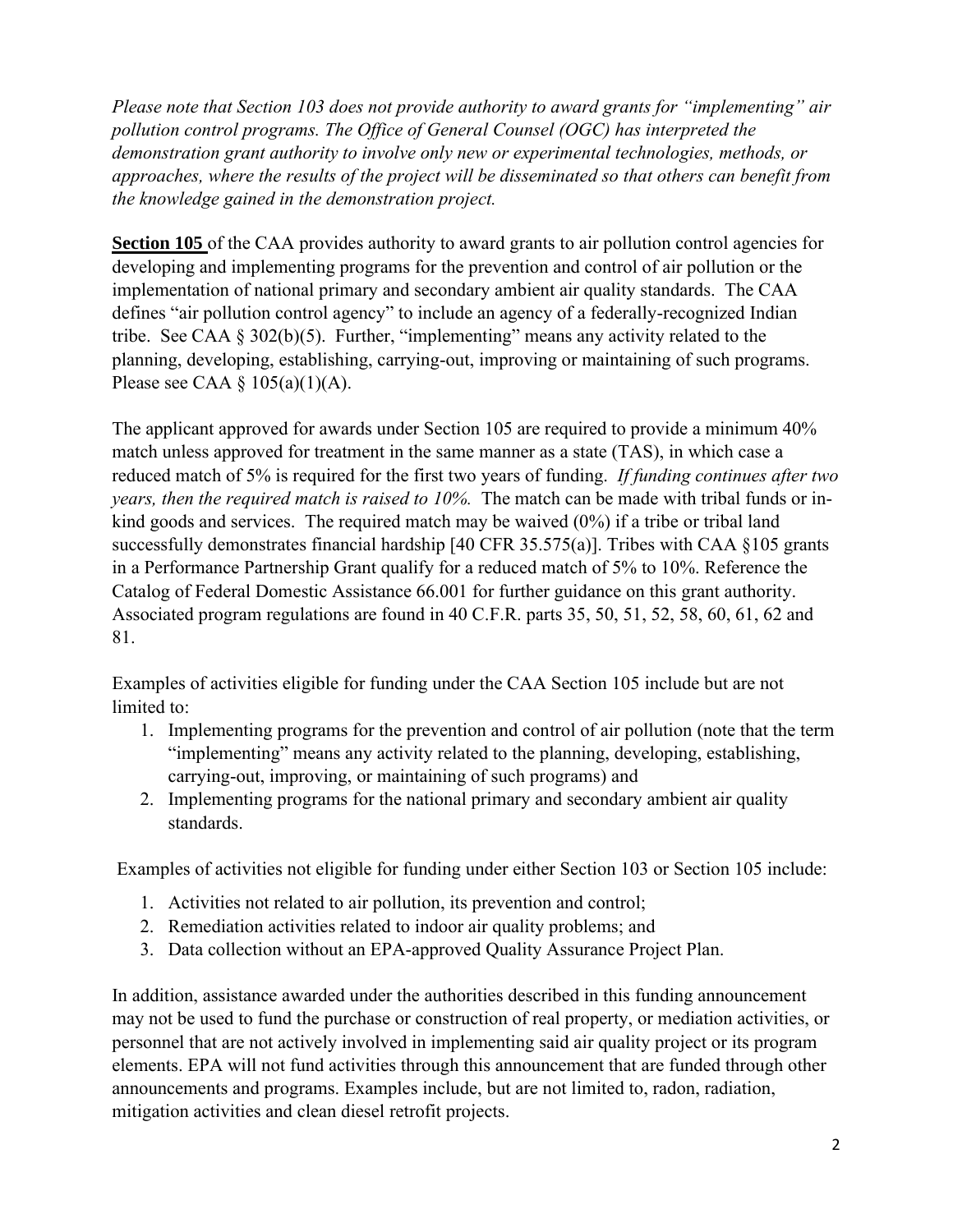**IMPORTANT: Applicants who receive an assistance agreement under this funding opportunity may not use funds from other Federal assistance agreements/programs to fund the same activities proposed under this Funding Announcement notice.**

Proposals should indicate if funding for any activities proposed is also being sought under other EPA grant programs (GAP, water, etc.). For example, air quality related activities funded with General Assistance Program (GAP) or water program funds cannot be again funded with Air Program funds. If similar activities appear in both the Tribe's GAP, Air or any other EPA funded work plans, please specify how these activities differ from each other to avoid duplication of effort concerns

The CAA §103 and §105 grants are non-competitive grant programs and are exempt from the EPA Grants Competition Policy (the EPA Order 5700.5A1).

### **FUNDING/AWARDS:**

The total funding estimated to be available for Region 3 Tribal project and program grants with FY 2020 funds is \$15,000-\$77,000 per cooperative agreement. Proposals approved for funding under Section 103 of the CAA can be 100% federally funded and no cost share/match is required.

The number of cooperative agreements Region 3 will fund as a result of this announcement will be based on air and tribal program priorities, the quality of the project and/or program proposals, cost and project reasonableness and feasibility, environmental conditions, extent of air quality issues, and the tribe's capacity to implement the project and linkage to EPA's Strategic Plan.

This announcement is subject to availability of funds. EPA reserves the right to partially fund submissions by funding discrete activities, portions, or phases of the proposed project or program. EPA reserves the right to make additional awards under this announcement, consistent with Agency policy, if additional funding becomes available after original selections. Additionally, EPA reserves the right to reject all proposals and make no awards in response to this announcement.

**DATES: Announcement date: June 30, 2020 Initial proposals due:** August 30, 2020 Notification to Tribes of selection: September 15, 2020 **Final applications due through grants.gov: October 15, 2020 Project Period start date: January 1, 2021**

**Proposals must be received by 11:59PM, Eastern Standard Time on August 30, 2020.** 

### **EPA STRATEGIC PLAN LINKAGE AND ANTICIPATED OUTPUTS/OUTCOMES:**

**Linkage to EPA Strategic Plan:** The proposed activities must be linked to and fit within the scope of the EPA's Strategic Plan's goals and objectives. Additional information regarding the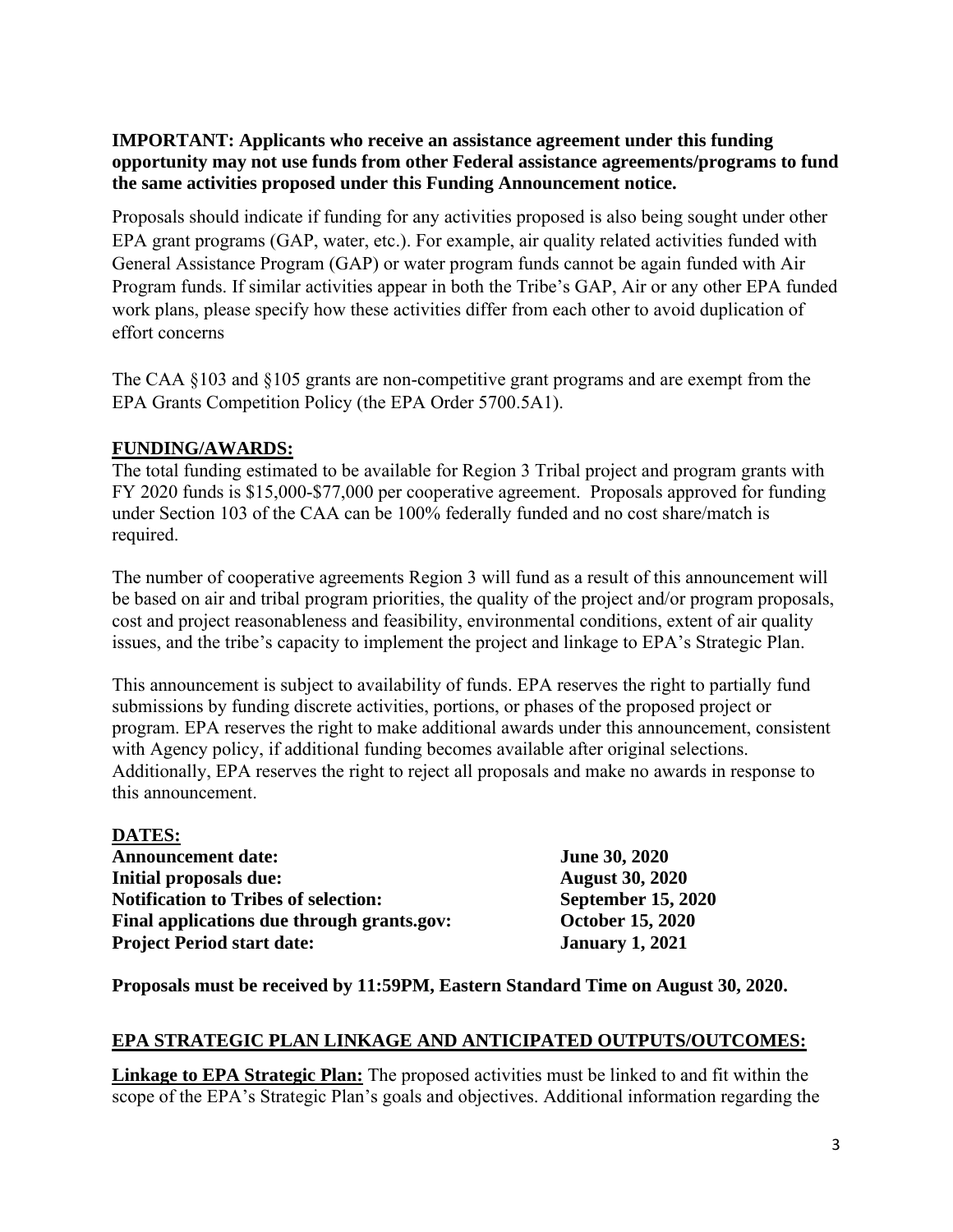EPA's Strategic Plan's goals and objectives can be found at: <https://www.epa.gov/planandbudget/strategicplan>.

**Environmental Results:** In keeping with the mission of protecting human health and the environment, EPA awards numerous assistance agreements in support of these goals. Applicants must discuss anticipated environmental outputs and outcomes in proposed work plan objectives and performance measures.

Expected environmental *outputs* (or deliverables) refer to an environmental activity, effort, and/or associated work products related to an environmental goal or objectives, that will be produced or provided over a period of time or by a specified date. Outputs may be quantitative or qualitative but must be measurable during an assistance agreement funding period. Examples of environmental outputs include, an air quality management plan, an emissions inventory, air monitoring data, progress reports submitted on a quarterly basis, or a specific number of permits the tribe or tribal land intends to review.

Expected environmental *outcomes* mean the result, effect or consequence that will occur from carrying out an environmental program or activity that is related to an environmental or programmatic goal or objective. Outcomes may be environmental, behavioral, health-related or programmatic in nature, must be quantitative, and may not necessarily be achievable within an assistance agreement funding period. Examples of outcomes may include but are not limited to, "significant number of community members with increased awareness of air quality issues," and/or "increased number of tribal residents breathing cleaner air."

## **PROPOSAL SUBMISSION INFORMATION:**

*Applicable Code of Federal Domestic Assistance (CFDA) number is 66.038* for Section 103 grants and *66.001* for Section 105 grants.

## **Note: FULL APPLICATIONS ARE NOT TO BE SUBMITTED AT THIS TIME (i.e. the SF-424 forms should not be submitted, only the proposal narrative/workplan).**

**Proposal Elements:** A sample workplan narrative template can be found on our Regional Tribal website at <https://www.epa.gov/tribal/region-3-tribal-program> or see Appendix A for more information. Each proposal must include the following components:

- *A. Cover Page:* 
	- **1. Project title**
	- **2. Total project cost:** Including EPA funds and other sources
	- **3. Project period**
	- **4. Type of grant application**: 1) Section 103 or 105; and 2) new application or continuation (e.g., extension of the grant project and budget period).
	- **5. Program Manager/Contact(s):** Identify all individuals or parties who will be involved in the project/program activities, and a description of their respective roles/responsibilities.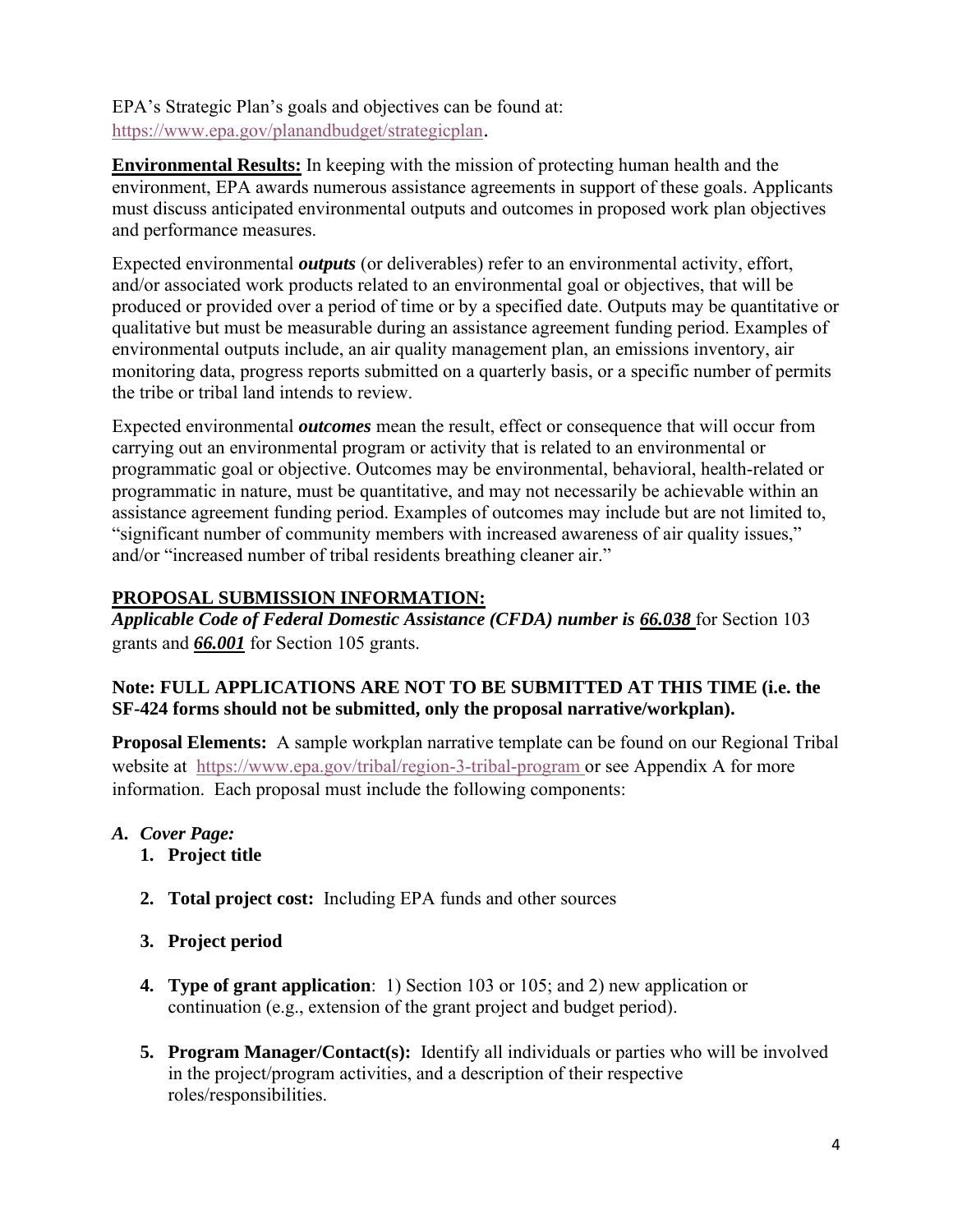#### *B. Workplan Narrative:*

The narrative workplan must explicitly describe how the proposed project/program meets the purpose of this announcement, and should consist of these elements:

- **1. Problem Statement:** Provide a well-supported statement or needs assessment of the problem to be addressed which demonstrates the reason your tribe or tribal land should receive funding support.
- **2. Objectives:** Identify the project/program objectives. Objectives should be specific, measurable, and clearly describe how they are related to and lead to the project/program goals and expected environmental results. Link to the "public" benefits to be obtained. Also include linkage to EPA Strategic Plan.
- **3. Project Methods:** Outline in detail the necessary tasks and activities that will be conducted to accomplish the objectives. Describe why you have chosen these activities to obtain the desired environmental results. The tasks and activities should be realistic and achievable within the budget and project period of the grant. Include whether the activities will require a Quality Assurance Project Plan (QAPP).
- **4. Specific Environmental Outputs:** Identify the specific outputs. Deliverables of an environmental activity, effort, and/or associated work products related to an environmental goal or objectives, which will be developed over a period or by a specified date. Outputs may be quantitative or qualitative but must be measurable during an assistance agreement funding period. For example, developing an air quality management plan, an emissions inventory, producing raw and summarized air monitoring data, or progress reports to be submitted on a quarterly or semi-annual basis.
- **5. Desired Environmental Outcomes:** Articulate the desired environmental outcomes. The result, effect or consequence that will occur from carrying out an environmental program or activity that is related to an environmental or programmatic goal or objective. Outcomes may be environmental, behavioral, health-related or programmatic in nature, must be quantitative, and may not necessarily be achievable within an assistance agreement funding period. For example, "significant number of community members with increased awareness of air quality issues," or "increased number of tribal residents breathing cleaner air."
- **6. Target Dates and Milestones:** Include an estimated timeline or schedule of expected target dates and milestones (a marker of reaching an identifiable stage in any task) to achieve specific tasks and accomplishments during the budget and project period.
- **7. Performance Measures:** Provide a detailed explanation of how the project/program shall be evaluated (through quantitative means, if possible). Applicants must develop criteria to evaluate progress and results by tracking and measuring outputs and outcomes. Evaluation must occur during as well as after the project/program activities are conducted to make sure appropriate adjustments can be made along the way, if necessary. For example, if permit review is one of your objectives, provide a number of permits you plan to review.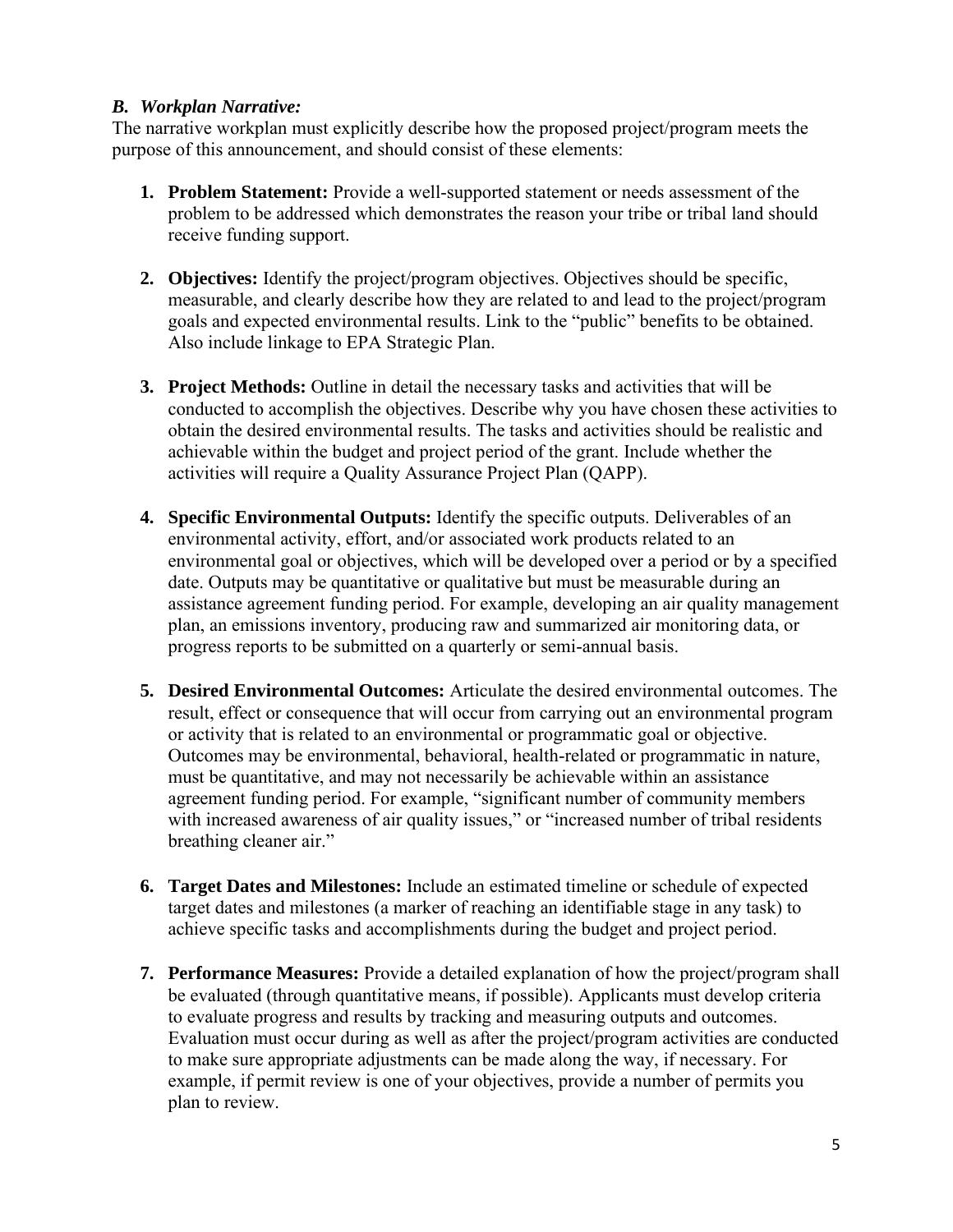- C. *Budget:* Provide a detailed itemized budget proposal, including a narrative statement justifying the expenses for each of the following categories being performed within the grant/project period. Indicate whether the budget is for one or two years, provide the cost break down for each year and clearly indicate the total cost of the project for the entire project period.
	- **a. Personnel:** Indicate salaries and wages, by job title, of all individuals who will be supplemented with these funds. For example:

Air Quality Specialist @  $$15/hr \times 40$  hrs/wk x  $52/w$ ks =  $$31,200$  $Total = $31,200$ 

**b. Fringe Benefits:** Indicate all mandated and voluntary benefits to be supplemented with these funds. For example:

> Health Insurance - 1 FTE  $\omega$  \$35/month x 12/months = \$420 Dental - 1 FTE  $\omega$  \$40/months x 12/months = \$480 Total = \$900

**c. Travel:** Indicate number of individuals traveling, destination, number of trips, and reason for travel. For example:

> Air Quality Training Air Fare  $$750 \times 1$  FTE = \$750 Per Diem @  $$43$  day x 3 days x 1 FTE =  $$129$ Hotel @  $$100$  day x 2 days x 1 FTE =  $$200$ Air Conference Local Travel Mileage - 1000 miles x \$0.485 = \$485  $Total = $1,664$

**d. Equipment:** Identify items to be purchased such as air quality related instruments used in support of work plan objectives. Provide an estimated cost for each item. Make sure you can support your cost estimate. EPA policy defines equipment as items costing \$5,000 or greater. Indicate if your tribe or tribal land's definition differs. For example:

> Ozone Analyzer - \$8,000 Ozone Calibrator -  $$6,000$  Total =  $$14,000$

**e. Supplies:** Indicate any items to be purchased that will be used in support of air project/program work plan objectives. For example:

> General office supplies (pens, notebooks, paperclips, CD ROMs, etc.) Total =  $$500$

**f. Contractual:** Indicate any proposed contractual items that are reasonable and necessary to carry out the work plan objectives. Examples of contractual items include sample analysis, and rental or lease of property being utilized in support of work plan objectives. For example:

Total mercury analysis - ABC Lab [52 samples  $\omega$  \$100 = \$5200]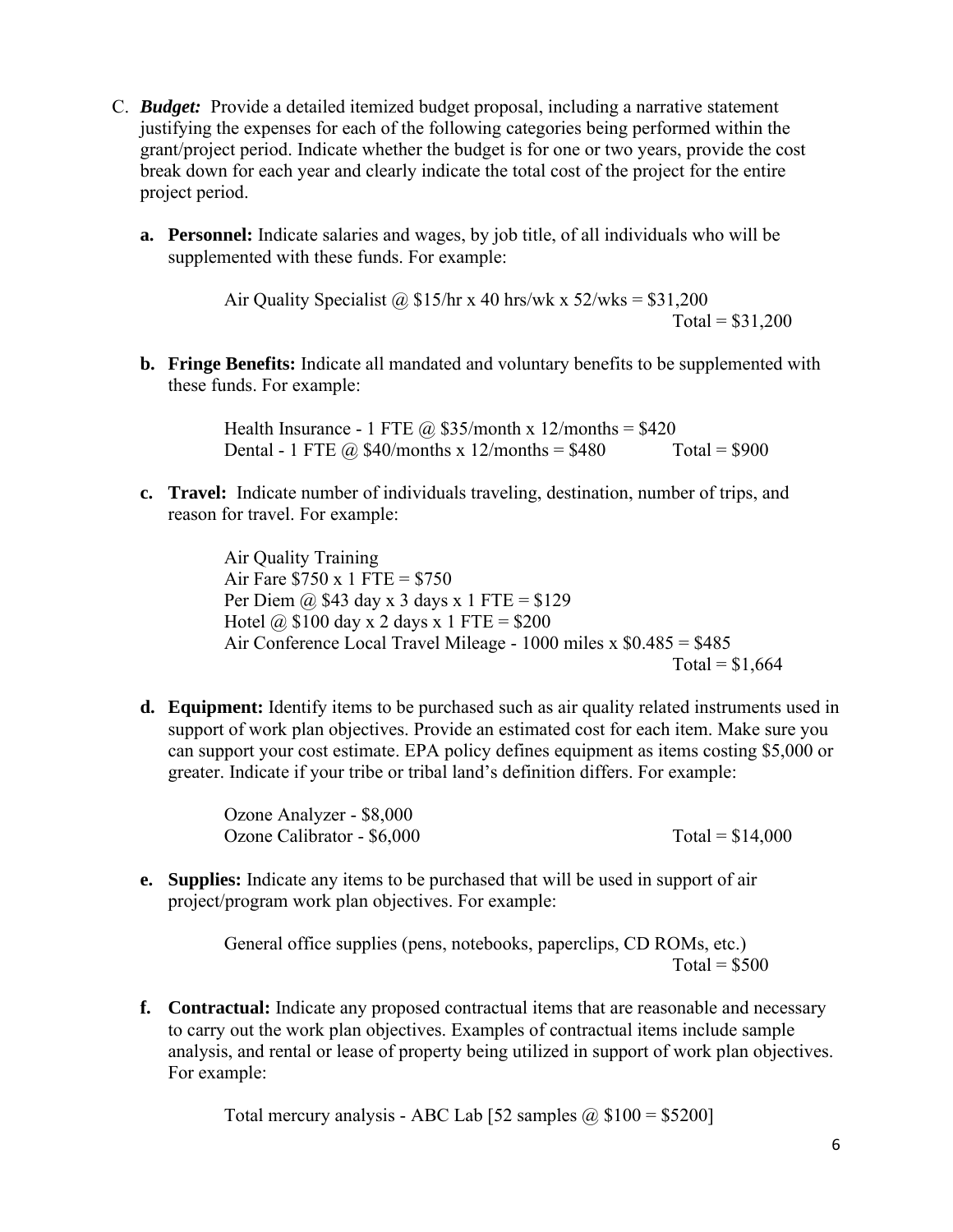Shipping costs (site to lab) [\$15.00 per sample =  $15 \times 52 = $780$ ]  $Total = $5,980$ 

**g. Other:** Indicate general (miscellaneous) expenses necessary to carry out the objectives stated in the work plan. For example:

> Office needs (postage, phone, fax, etc.) =  $$560$ Office space -utilized for air-related project/program staff (\$120/months x  $12/\text{months} = $1440$  Total = \$2,000

**h. Total Direct Charges:** Summary of all costs associated with each object-class category. For example:

 $Total = $56,244$ 

**i. Total Indirect Costs:** Applicant must provide documentation of a federally approved indirect cost rate (percentage) reflective of proposed project/grant period. Applicant should indicate if tribe or tribal land is in negotiations with appropriate federal agency to obtain a new agreement. For example:

IDC Rate is  $10\%$  of total direct charges =  $$5,624$ 

Total =  $$5,624$ 

**j. Total Cost:** Indicate overall figure of all direct and indirect costs. For example:

Total Budget  $=$  \$61,868

\* If you propose a two-year project, in a similar manner, provide projected budget for year two. Further, add both years to reflect budget totals for each category and overall project cost.

Non-Federal Match Share calculation:

1) Determine total federal funds available- \$61, 868 2) Divide total federal funds available by maximum federal % allowed (Federal 95%, nonfederal 5%)  $$61,868/(0.95) = $65,124$ 3) Subtract federal amount from the total project costs

| <b>Total Project costs</b> | \$65,124     |
|----------------------------|--------------|
| Federal amount             | $-$ \$61,868 |
| Match                      | \$6,315      |

**Management Fees:** When formulating budgets for applications/proposals, applicants must not include management fees or similar charges in excess of the direct costs and indirect costs at the rate approved by the applicant's cognizant audit agency, or at the rate provided for by the terms of the agreement negotiated with EPA. The term "management fees or similar charges" refers to expenses added to the direct costs to accumulate and reserve funds for ongoing business expenses, unforeseen liabilities, or for other similar costs that are not allowable under EPA assistance agreements. Management fees or similar charges may not be used to improve or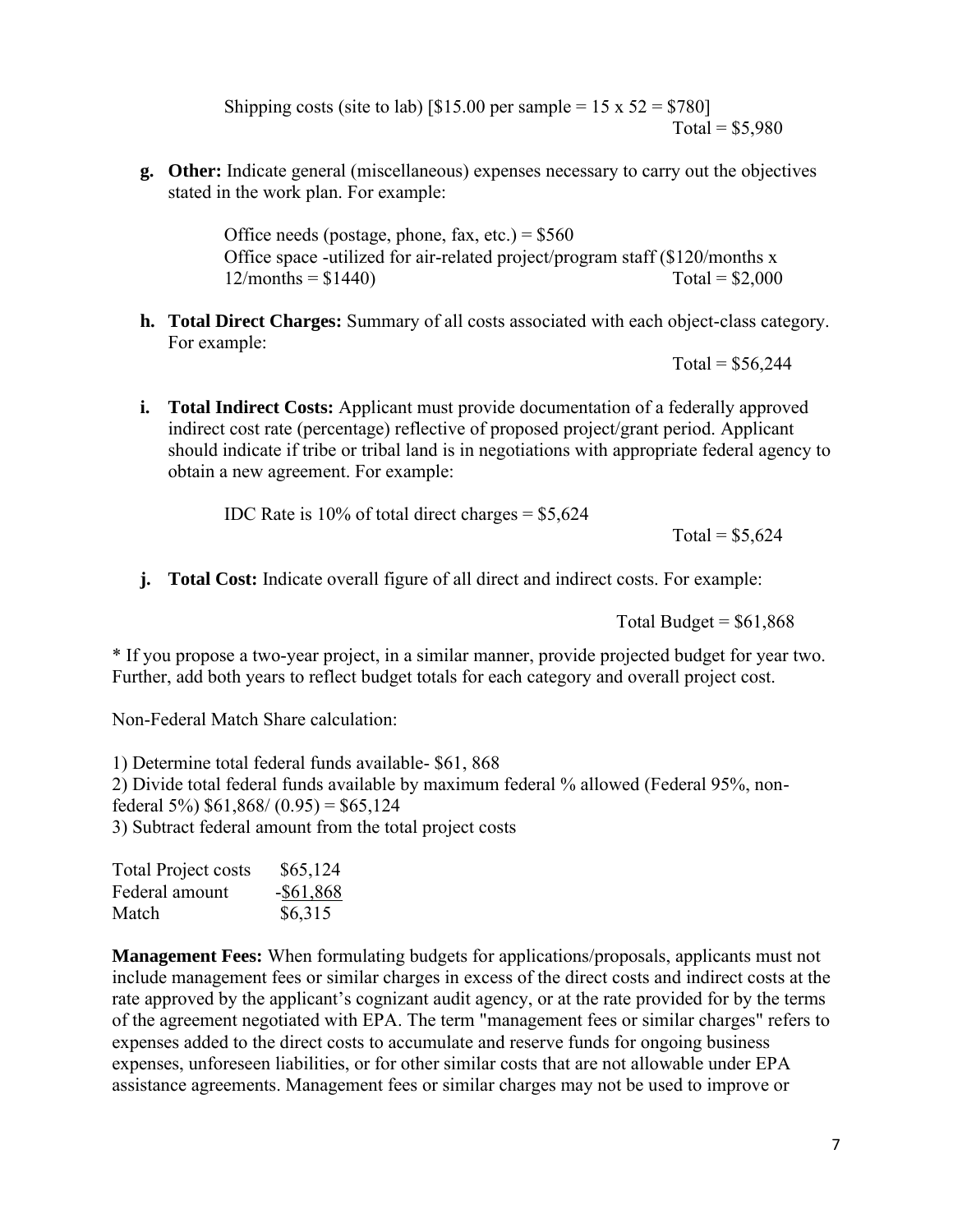expand the project funded under this agreement, except to the extent authorized as a direct cost of carrying out the scope of work.

**Confidential Business Information:** In accordance with 40 C.F.R. 2.203, applicants may claim all or a portion of their proposal as confidential business information. EPA will evaluate confidential claims in accordance with 40 C.F.R. Part 2. Applicants must clearly mark applications/proposals or portions of applications/proposals they claim as confidential. If no claim of confidentiality is made, EPA is not required to make the inquiry to the applicant otherwise required by 40 C.F.R. 2.204 (c) (2) prior to disclosure. Note that under Public Law No. 105-277, data produced under an award is subject to the Freedom of Information Act.

## **Disclaimer: Anything in your proposal is subject to public record review.**

**Quality Assurance:** If the project/program involves collection/compilation or use of environmentally related data or data generation, a Quality Assurance Project Plan (QAPP) is required. If the grantee has an EPA approved QAPP, include a copy of the QAPP signature page and approval letter, if not, a QAPP must be developed and approved by the EPA regional office within 90 days of the project start date and before any environmental data is generated and/or collected.

**Quarterly Reporting Requirements:** For applicants who are building capacity to establish a tribal air program, EPA requires the submittal of quarterly progress reports. As the grantee demonstrates programmatic and administrative capability to implement the air program over time, a semi-annual or annual reporting schedule may be negotiated with EPA. Quarterly progress reports are due 30 days after the end of the quarter. Reports must document the progress in performing the commitments listed in the work plan and the reports must describe any problems with completing the commitments and the recipient's plan for resolving the problems. The reports must comply with the regulations listed in 2 C.F.R. § 200.328 for CAA 103 grants and 40 C.F.R. § 35.515 for CAA 105 grants.

Reports must include the following information:

- 1. A comparison of actual accomplishments with the anticipated outputs/outcomes specified in the assistance agreement work plan;
- 2. The reasons for slippage if established outputs/outcomes were not met;
- 3. A description of the progress status in meeting environmental outputs/outcomes, project/program assessment, and a submission of short data summaries; and
- 4. Additional pertinent information, including, when appropriate, analysis and information of cost overruns or high unit costs.

**Final Reports:** The final report should include a summary of the project, advances achieved applicable to environmental outputs and outcomes, and costs of the project. In addition, the final report shall discuss the problems, successes, lessons learned from the demonstration project that could help overcome structural, organizational or technical obstacles.

In accordance with  $2$  C.F.R. 200.328 (d)(1), the recipient agrees to inform EPA as soon as problems, delays or adverse conditions become known which will materially impair the ability to meet the outputs/outcomes specified in the assistance agreement workplan.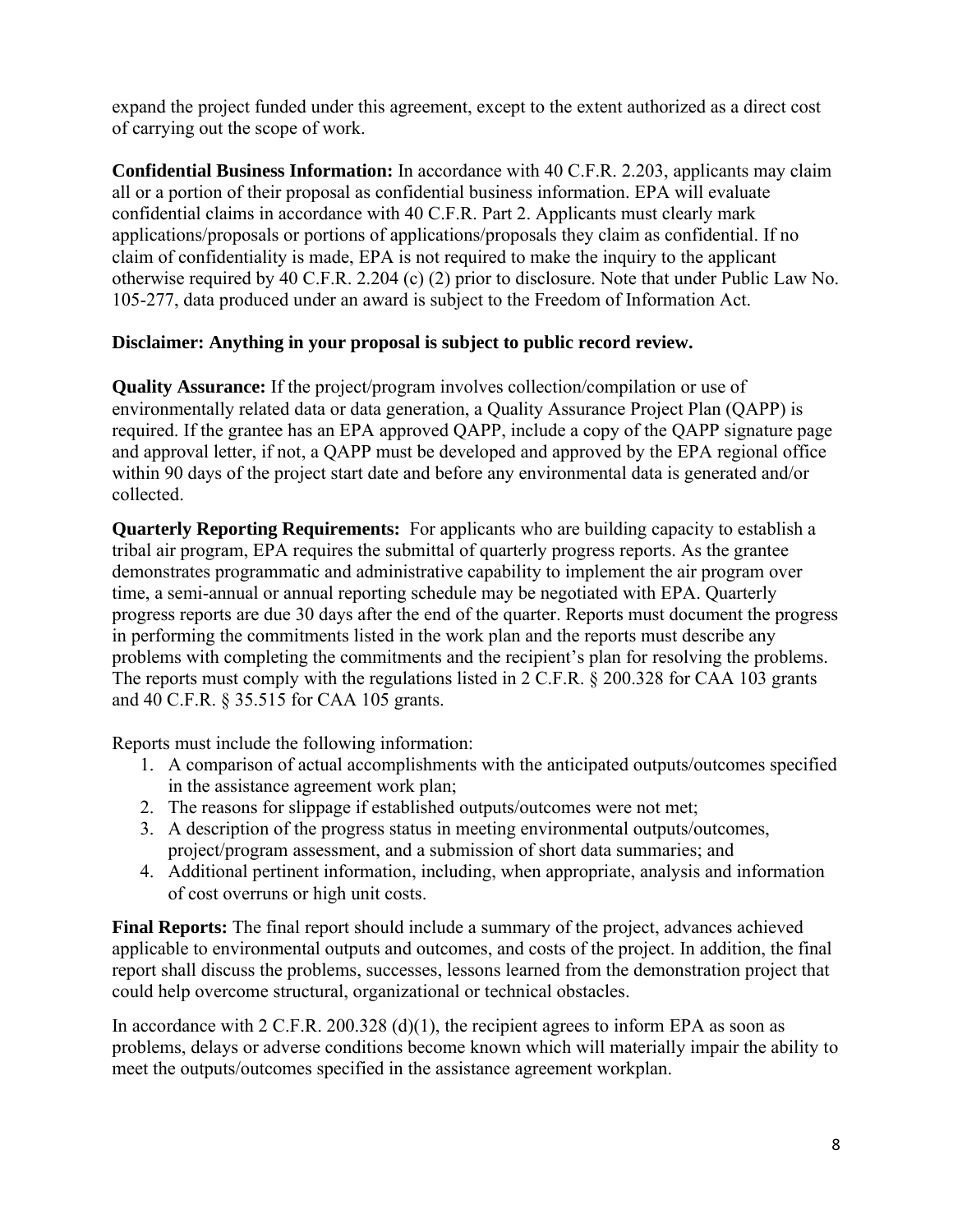For further guidance on developing work plans involving air quality components please refer to the Tribal Menu of Options at: [https://www.epa.gov/tribal-air/menu-options-developing-tribal](https://www.epa.gov/tribal-air/menu-options-developing-tribal-air-grant-work-plans-and-managing-grants-environmental)[air-grant-work-plans-and-managing-grants-environmental.](https://www.epa.gov/tribal-air/menu-options-developing-tribal-air-grant-work-plans-and-managing-grants-environmental)

## **SELECTION PROCESS:**

Region 3 staff with knowledge of air quality management elements will review the submitted proposals and will provide recommendations to management regarding an appropriate funding level for each proposal.

*Note: Funding level recommendations will be based on factors such as the number and complexity of proposed activities and needs for staffing, equipment, supplies, training and travel, and management of funds. In addition, the overall amount of funding available may determine the level of funding a tribe or tribal land can receive, regardless of the quality of the proposal.*

## **PROPOSAL APPROVAL:**

After completing the proposal review and recommendation process, Region 3 will notify applicants whether their proposals are being recommended for funding and a funding amount will be established. Once approved, the applicant must start their [www.grants.gov](http://www.grants.gov/) application and submit no later than **October 15, 2020**.

The funding for selected projects will be in the form of a **cooperative agreement**. Cooperative agreements require substantial involvement between EPA and the selected applicants in the performance of the work supported. Although EPA will negotiate precise terms and conditions relating to substantial involvement as part of the award process, the anticipated substantial federal involvement includes:

- close monitoring of the successful applicant's performance to verify the results proposed by the applicant;
- collaboration during performance of the scope of work;
- in accordance with 2 CFR 200.318 General Procurement Standards, review of proposed procurement;
- approving qualifications of key personnel (EPA will not select employees or contractors employed by the award recipient);
- review and comment on reports prepared under the cooperative agreement (the final decision on the content of reports rests with the recipient).

# **APPLICATION PACKAGE SUBMISSION:**

Applicants whose proposals are selected for funding will need to submit a completed federal grant application package through [www.grants.gov.](http://www.grants.gov/) All required forms and information related to the general application process are available on the [www.grants.gov](http://www.grants.gov/) website.

A complete application for selected proposals must contain the following forms and documentation:

- 1. SF-424 Application for Federal Assistance, with original signature;
- 2. SF-424 A (Budget by Categories and Indirect Cost Rate);
- 3. SF-424 B (Assurance for Non-Construction Programs);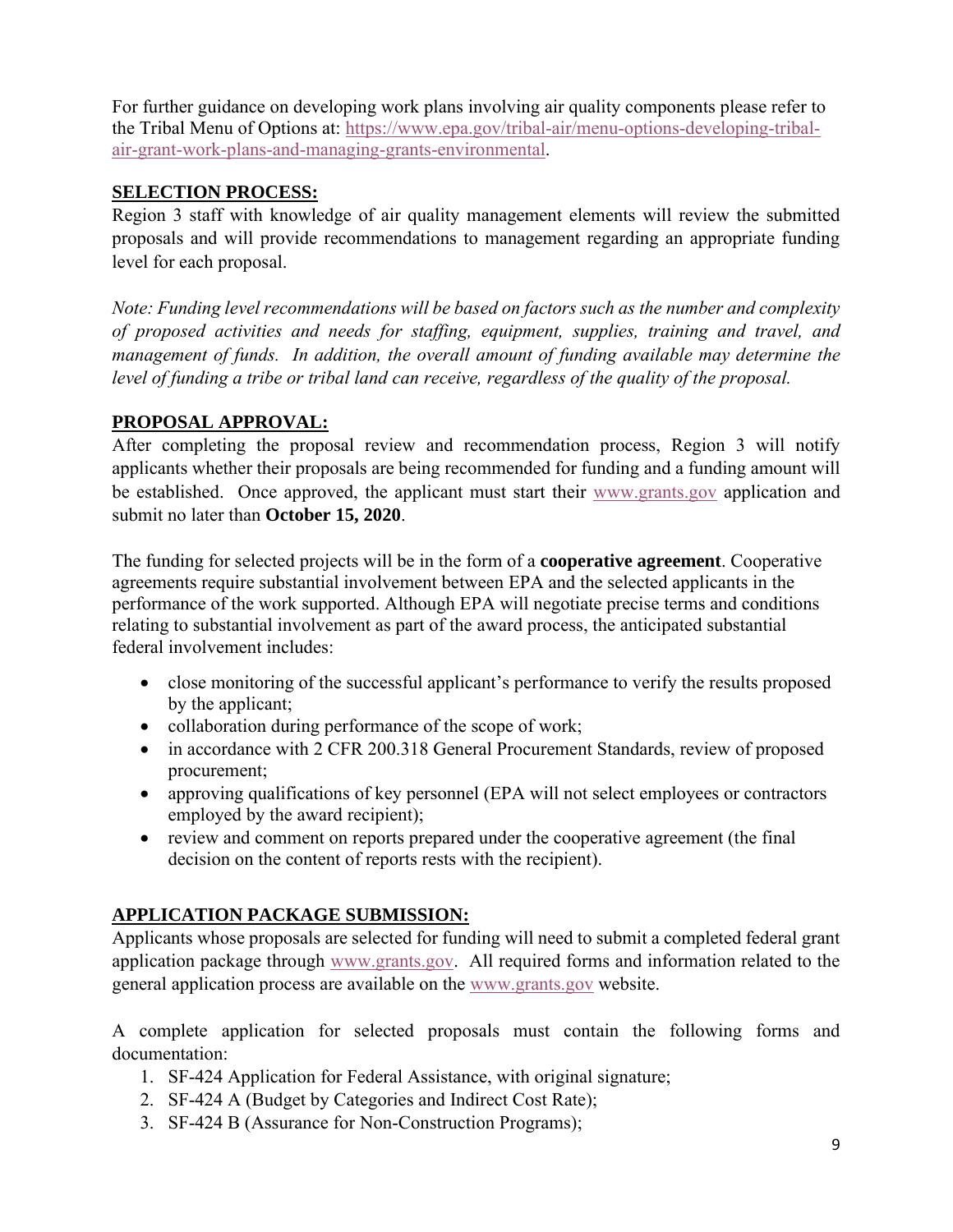- 4. EPA Form 4700-4 (Pre-award compliance review report);
- 5. Certification regarding lobbying;
- 6. Copy of Negotiated Indirect Cost Rate Agreement;
- 7. Standard Form LLL (Lobbying), if applicable;
- 8. Key contacts form;
- 9. Workplan Narrative (including a cover page, narrative workplan and budget narrative.) A sample workplan narrative template can be found on our Regional Tribal Page at [https://www.epa.gov/tribal/region-3-tribal-program.](https://www.epa.gov/tribal/region-3-tribal-program)

To apply for a CAA 103 or 105 grant, please follow this process:

- 1. Go to [www.grants.gov.](http://www.grants.gov/)
- 2. Under the "Applicants" tab, click "How to Apply for Grants."
- 3. Near the bottom-right of the page, click the red button, "Search for Opportunity Package." In the field "Funding Opportunity Number," type EPA-CEP-01 (leave the "Opportunity Package ID" field blank) and click "Search."
- 4. Scroll through the CFDA numbers for 66.038 (for CAA 103) or 66.001 (for CAA 105); users can click "Preview" to download the required forms or "Apply" to begin the application process.
- 5. Login with your Username and Password

Please see Appendix A for helpful information and link to detailed step by step instructions on how to apply for a CAA 103 or 105 grant through [www.grants.gov.](http://www.grants.gov/)

*NOTE: The EPA reserves the right to negotiate appropriate changes in workplans after the selection process and before final award of assistance agreement. The notification, which advises that the applicant's proposal has been selected and is being recommended for award, is NOT an authorization to begin performance. The assistance agreement signed by the EPA award official is the authorizing document and will be provided by email. At a minimum, this process can take 60 days from the date that the final application is received by the EPA.*

### **CONTACT INFORMATION:**

All questions or comments should be communicated in writing via electronic mail (email) to the contact person(s) listed below.

Michelle Moyer Tribal Air Grants Coordinator Air and Radiation Division 215-814-2098 [Moyer.michelle@epa.gov](mailto:Moyer.michelle@epa.gov)

Janice Bolden Tribal Air Coordinator Air and Radiation Division 215-814-2185 [Bolden.janice@epa.gov](mailto:Bolden.janice@epa.gov)